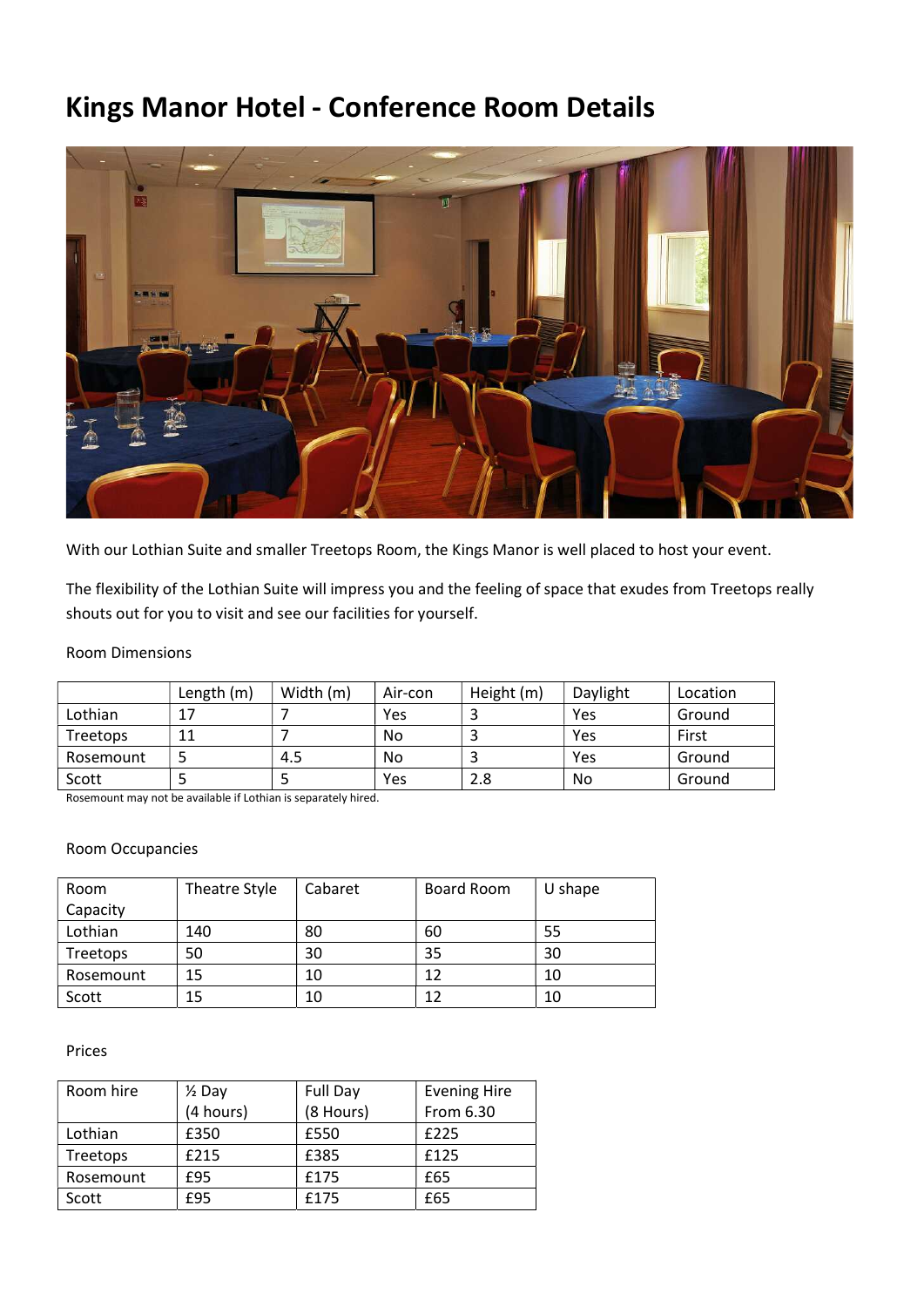## Lothian Suite



Our largest room, equipped with built in projector, screen and PA system. The suite is fully air-conditioned with a useful lounge area for registration or coffee breaks; the adjoining Rosemount Room can be used for breakout room or conference office.

- Fully adjustable LED and low energy lighting, fully dimmable.
- Full blackout curtains.
- 15 x 13-amp sockets.
- Access level from Hotel Lobby minimum door space 4 foot by 6'6".
- WiFi Internet. Dedicated conference router. Hard wired connection available. 60mb download.
- Windows (triple glazed) on 2 walls.

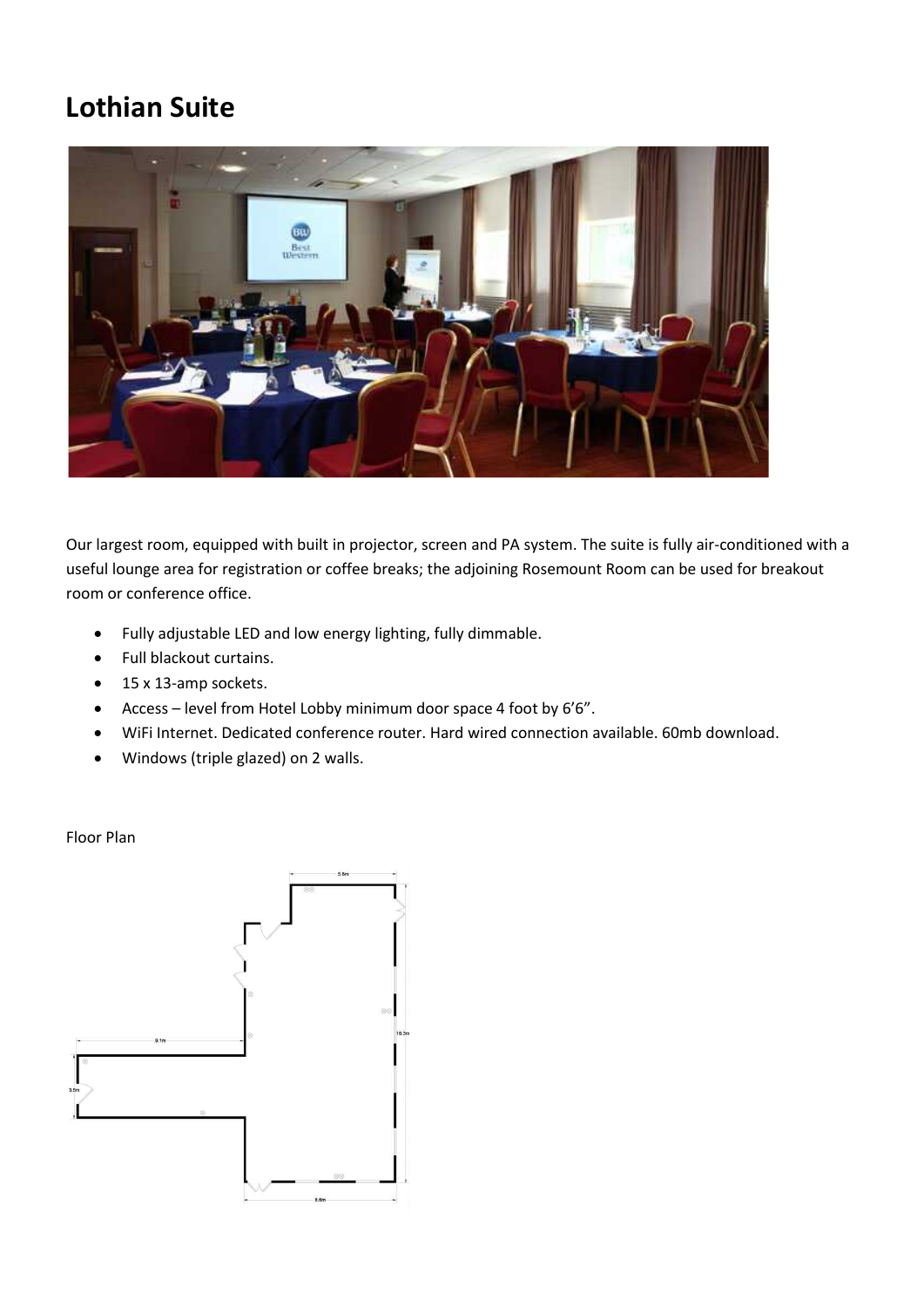# Treetops



An exceptionally light and airy room with large windows on two ends, Treetops is situated on the first floor above Lauders Restaurant, accessible by a leisurely staircase from reception or a short elevator journey.

- Built in 6 foot projector screen. Floor sockets for projector.
- Low energy lighting, fully controllable in room, full blackout curtains.
- 3 x 13-amp sockets.
- Internet. Dedicated Conference router. Hard wired connection available. 60mb download.
- Minimum door size 2'8" by 6'6".

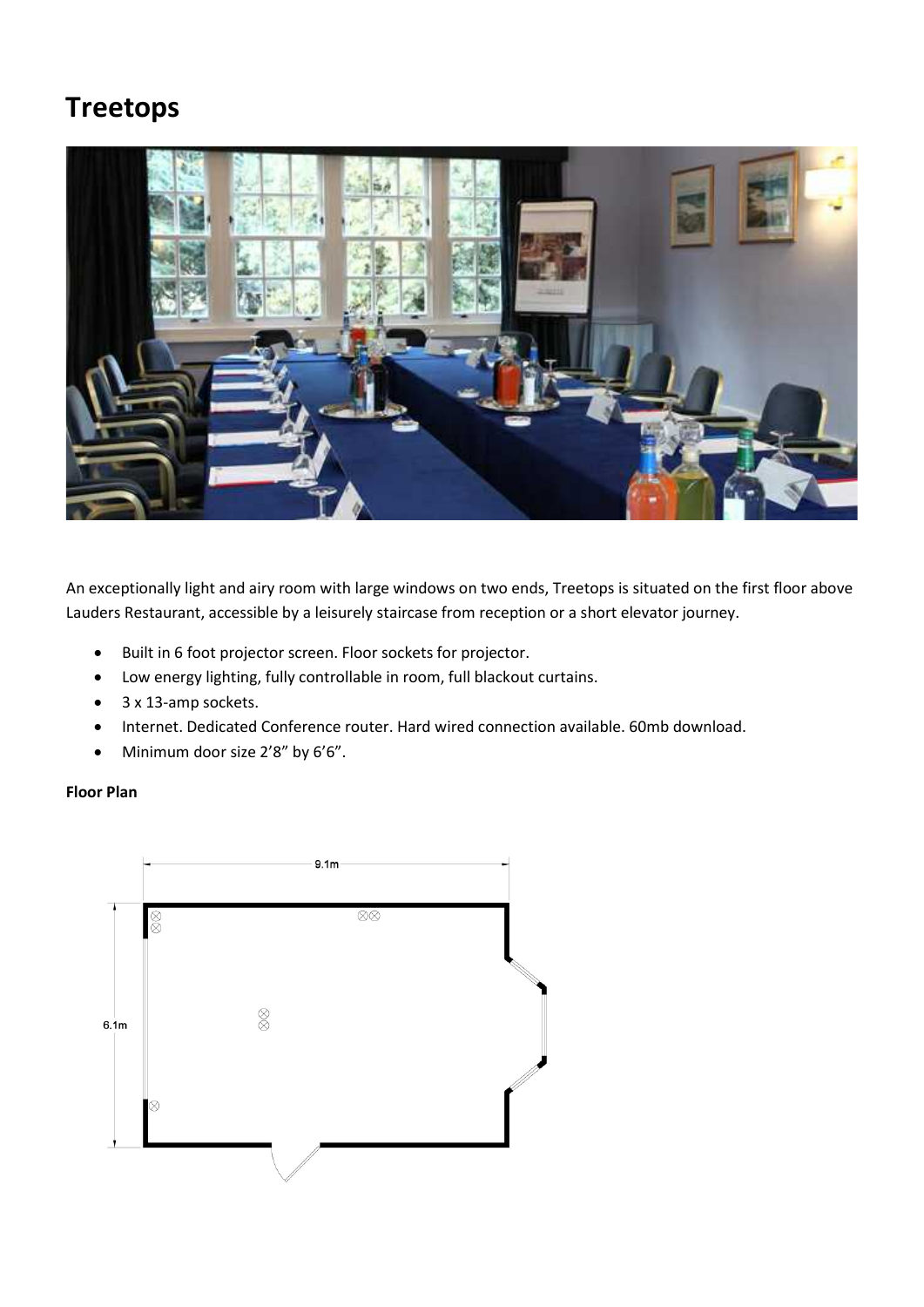### Rosemount



Rosemount in close proximity to the Lothian Suite and can suffer from extraneous noise if we have a large booking in Lothian. So we choose not to let the Rosemount if we have such a booking. The room itself is just off reception and is extremely popular with small meetings and interviews

- Built in 5 foot projector screen.
- 2 wall sockets.
- Low energy lighting, fully controllable in room, full blackout curtains.
- Internet. Dedicated Conference router. Hard wired connection available. 60mb download.
- Minimum door size 2'10" by 6'6".